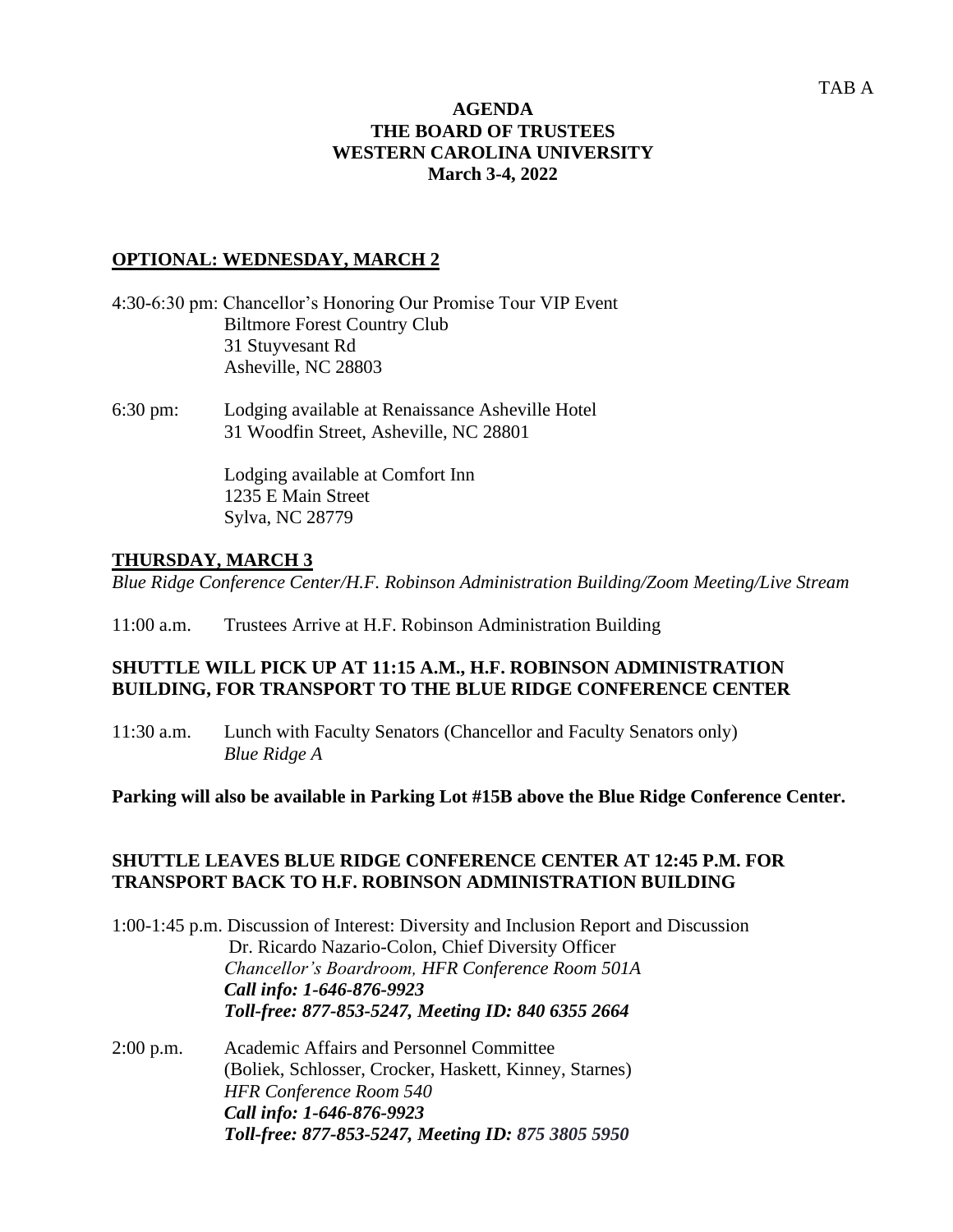- 2:00 p.m. Finance and Audit Committee (Cooper, Hughes, Brown, Greeley, Robinson, Byers) *Chancellor's Boardroom, HFR Room 501A Call info: 1-646-876-9923 Toll-free: 877-853-5247, Meeting ID: 823 1319 7401*
- 3:30 p.m. Administration, Governance, and Trusteeship Committee (Greeley, Haskett, Brawley, Boliek, Kinney, Hart, Wargo) *Chancellor's Boardroom, HFR. Room 501A Call info: 1-646-876-9923 Toll-free: 877-853-5247, Meeting ID: 899 6840 9023*

Committees Conclude

4:45 p.m. Immediately Following the Adjournment of the AGT Committee Meeting BOT of the Endowment Fund for WCU Meeting (Roberts, Boliek, Cooper, Greeley, K. Brown, Byers, Woods) *Chancellor's Boardroom, HFR. Room 501A* 

## **A SHUTTLE WILL PICK UP AT H.F. ROBINSON ADMINISTRATION BUILDING AT 5:00 PM FOR TRANSPORT TO THE CHANCELLOR'S RESIDENCE; SHUTTLE WILL LEAVE THE CHANCELLOR'S RESIDENCE AT 7:30 PM TO TRANSPORT BACK TO H.F. ROBINSON ADMINISTRATION BUILDING**

- 5:15-6:15 p.m. Board of Trustees Reception with Student Government Association *Chancellor's Residence*
- 6:30-7:30 p.m. Board of Trustees Dinner *Chancellor's Residence*

### **Parking will be available in Parking Lot 51 and H.F. Robinson Administration Building Parking Lot.**

7:30 pm: Lodging available at Comfort Inn 1235 E Main Street Sylva, NC 28779

# **FRIDAY, MARCH 4**

*University Center, H.F. Robinson Administration Building/Zoom Meeting/Live Stream* 

7:30 a.m. Arrive at H.F. Robinson Administration Building

## **SHUTTLE WILL PICK UP AT 7:45 A.M., H.F. ROBINSON ADMINISTRATION BUILDING, FOR TRANSPORT TO THE UNIVERSITY CENTER**

8:00 a.m. Board of Trustees Breakfast *University Center Multipurpose Room*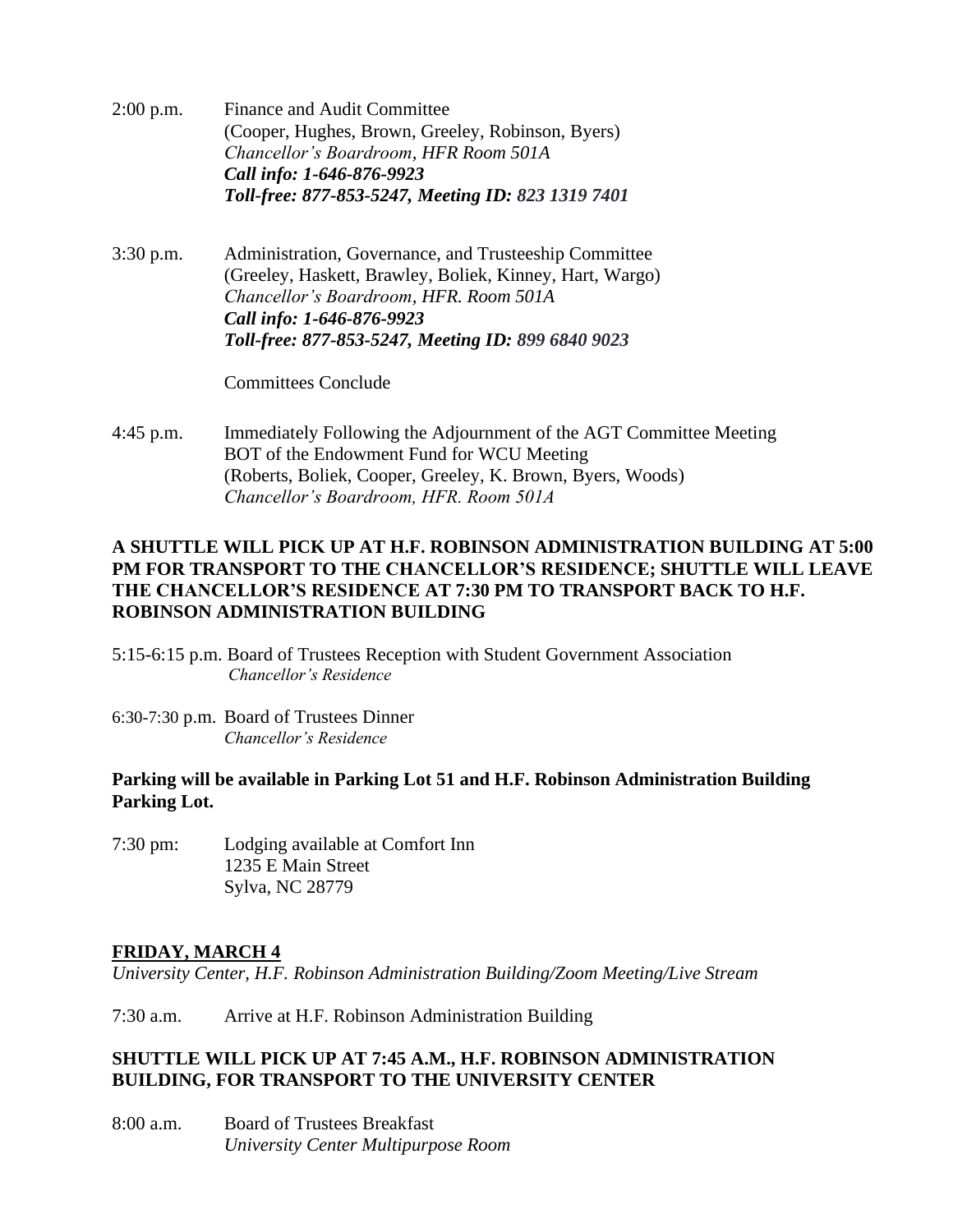8:15 a.m. Board of Trustees Breakfast Program McKee Assessment and Psychological Clinic Dr. Kim Winter, Dean of the College of Education and Allied Professions; Dr. Jon Campbell, Director, Psy.D. Program in Health Service Psychology; Dr. Nathan Roth, Associate Professor, Psychology; Dr. Kia Asberg, Department Head/Associate Professor, Psychology; and doctoral students. *University Center Multipurpose Room*

# **SHUTTLE WILL DEPART UNIVERSITY CENTER AT 9:00 AM TO TRANSPORT TO H.F. ROBINSON ADMINISTRATION BUILDING**

- 9:30 a.m. Regular Session, Board of Trustees Meeting *Chancellor's Boardroom, HFR. Room 501A Call info: 1-646-876-9923 Toll-free: 877-853-5247, Meeting ID: 830 3002 3101*
	- **1. Call to Order** (Chair Roberts)
	- **2. Roll Call** (Ms. Woods)
	- **3. Ethics Statement** (Chair Roberts)
	- **4. Land Acknowledgement** (Chair Roberts)
	- **5. Approval of Minutes** (Chair Roberts) TAB B a. December 3, 2021 BOT Meeting Minutes (TAB B-1)
	- **6. Comments from the Chancellor** (Chancellor Kelli R. Brown)
	- **7. Comments from the BOG Liaison** (Governor Hutchens)
	- **8. Comments from the Chair** (Chair Roberts)
	- **9. Report of Academic Affairs and Personnel Committee** (Ms. Boliek) TAB C
	- **10. Report of Administration, Governance, and Trusteeship Committee** (Ms. Greeley) TAB D
	- **11. Report of Finance and Audit Committee** (Mr. Cooper) TAB E
	- **12. Strategic Plan Information Update** (Chancellor Brown)

### **13. Resolution of the BOT of WCU Regarding Conflicts of Interest** (Ivy Gibson) TAB F

### **14. Information Reports**

- a. SGA President (Ms. Hart)
- b. Faculty Senate Chair (Dr. Wright)
- c. Staff Senate Chair (Ms. Hopkins)
- d. Alumni President (Mr. Andrews)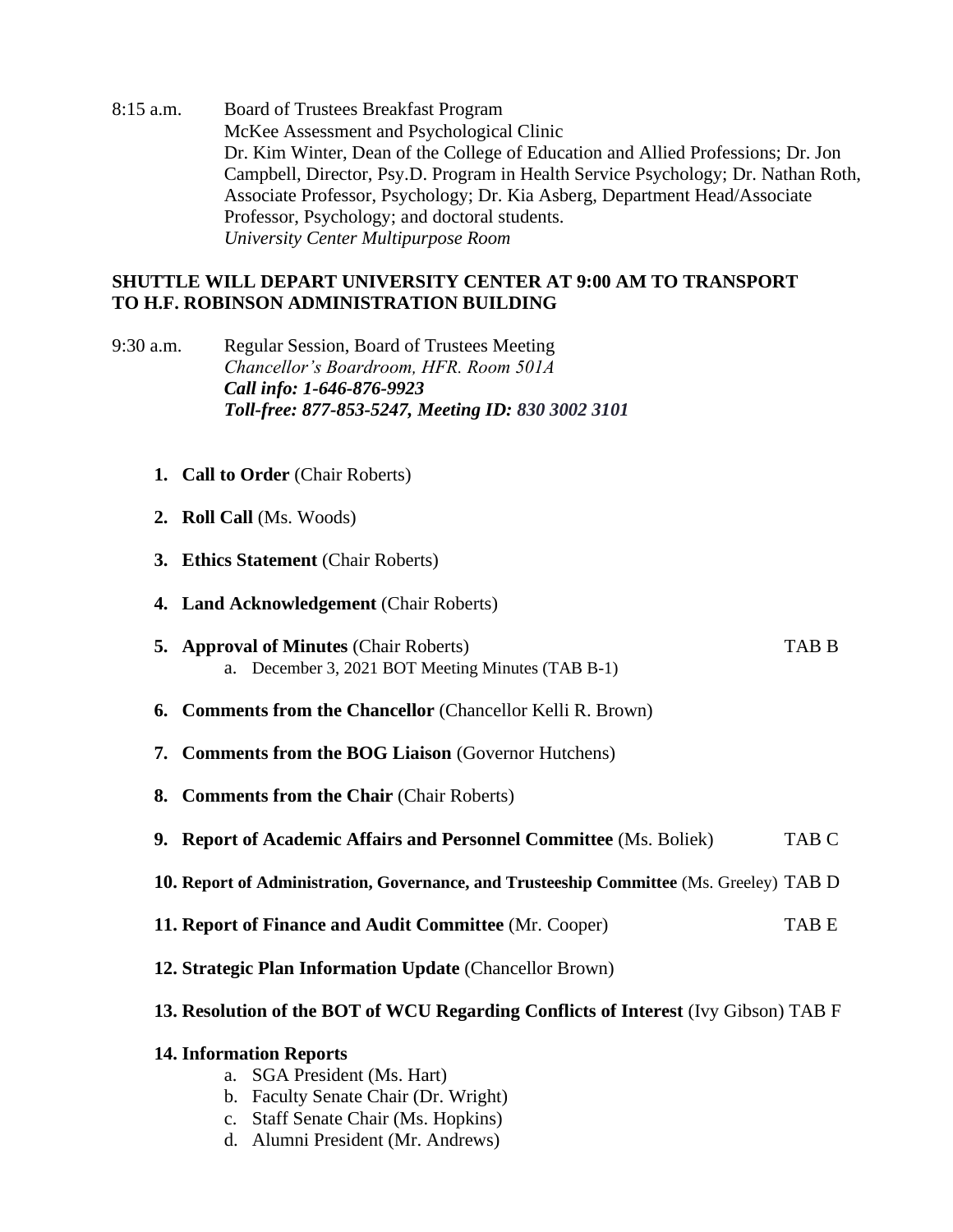### **15. Closed Session**

#### **16. Resumption of Open Session**

|              | 11:45 a.m. <b>Adjournment</b>                                          |
|--------------|------------------------------------------------------------------------|
| $12:00$ p.m. | Lunch<br>Chancellor's Boardroom, H.F. Robinson Administration Building |

## **Parking will be available in the H.F. Robinson Administration Building Lot.**

The BOT meeting will be streamed online at [https://www.wcu.edu/discover/leadership/board-of](https://www.wcu.edu/discover/leadership/board-of-trustees/index.aspx)[trustees/index.aspx.](https://www.wcu.edu/discover/leadership/board-of-trustees/index.aspx)

March  $3<sup>rd</sup>$  – Discussion of Interest (1:00 pm); Academic Affairs and Personnel Committee Meeting (2:00 pm); Finance and Audit Committee (2:00 pm); and Administration, Governance and Trusteeship Committee (3:30 pm) Meetings.

March  $4<sup>th</sup>$  – Regular Session, Board of Trustees Meeting (9:30 a.m.)

### **OPTIONAL (Based on seeding):**

Below is the link to the brackets and championship information from the SoCon. I can keep you posted on times, as we know more. Basketball tickets are \$30 for WCU game/session (game prior to/following WCU game) and lodging is available at the Renaissance/Comfort Inn.

<https://soconsports.com/sports/2021/9/20/2022BasketballChamps.aspx?path=mbball>

#### **FRIDAY, MARCH 4 (Updated):**

|                     | $\ldots$                                                             |
|---------------------|----------------------------------------------------------------------|
| $11:00$ am:         | Women's Basketball SoCon Tournament                                  |
|                     | Harrah's Cherokee Center                                             |
|                     | 87 Haywood Street                                                    |
|                     | Asheville, NC 28801                                                  |
| 5:30 pm:            | Catamount Central (two (2) hours prior to the men's basketball game) |
|                     | <b>Bold Rock Asheville</b>                                           |
|                     | 39 N Lexington Avenue                                                |
|                     | Asheville, NC 28801                                                  |
| $7:30 \text{ pm}$ : | Men's Basketball SoCon Tournament                                    |
|                     | Harrah's Cherokee Center                                             |
|                     | 87 Haywood Street                                                    |
|                     | Asheville, NC 28801                                                  |
| After Game:         | Lodging available at Renaissance Asheville Hotel                     |
|                     | 31 Woodfin Street, Asheville, NC 28801                               |